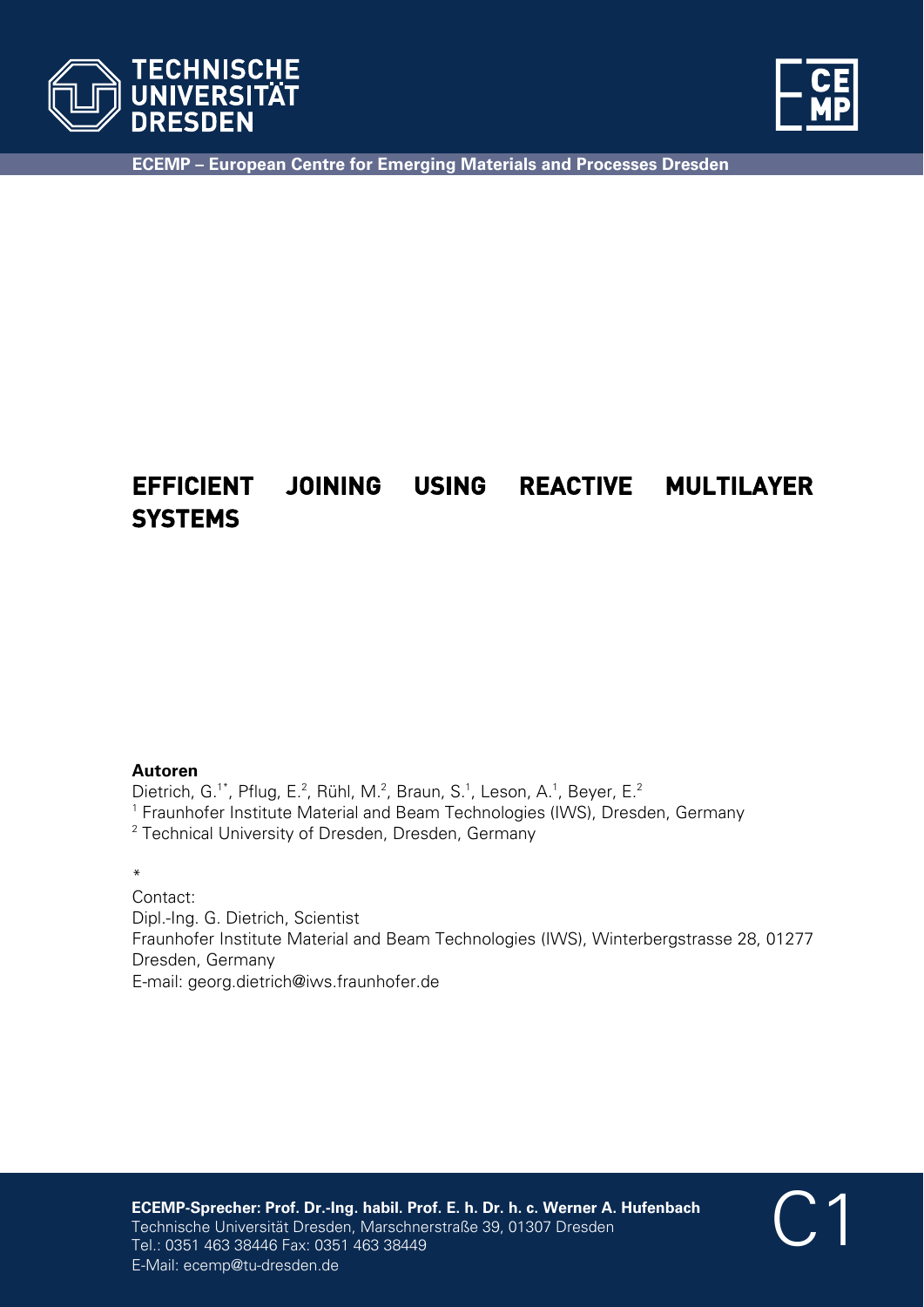

# **INHALTSVERZEICHNIS**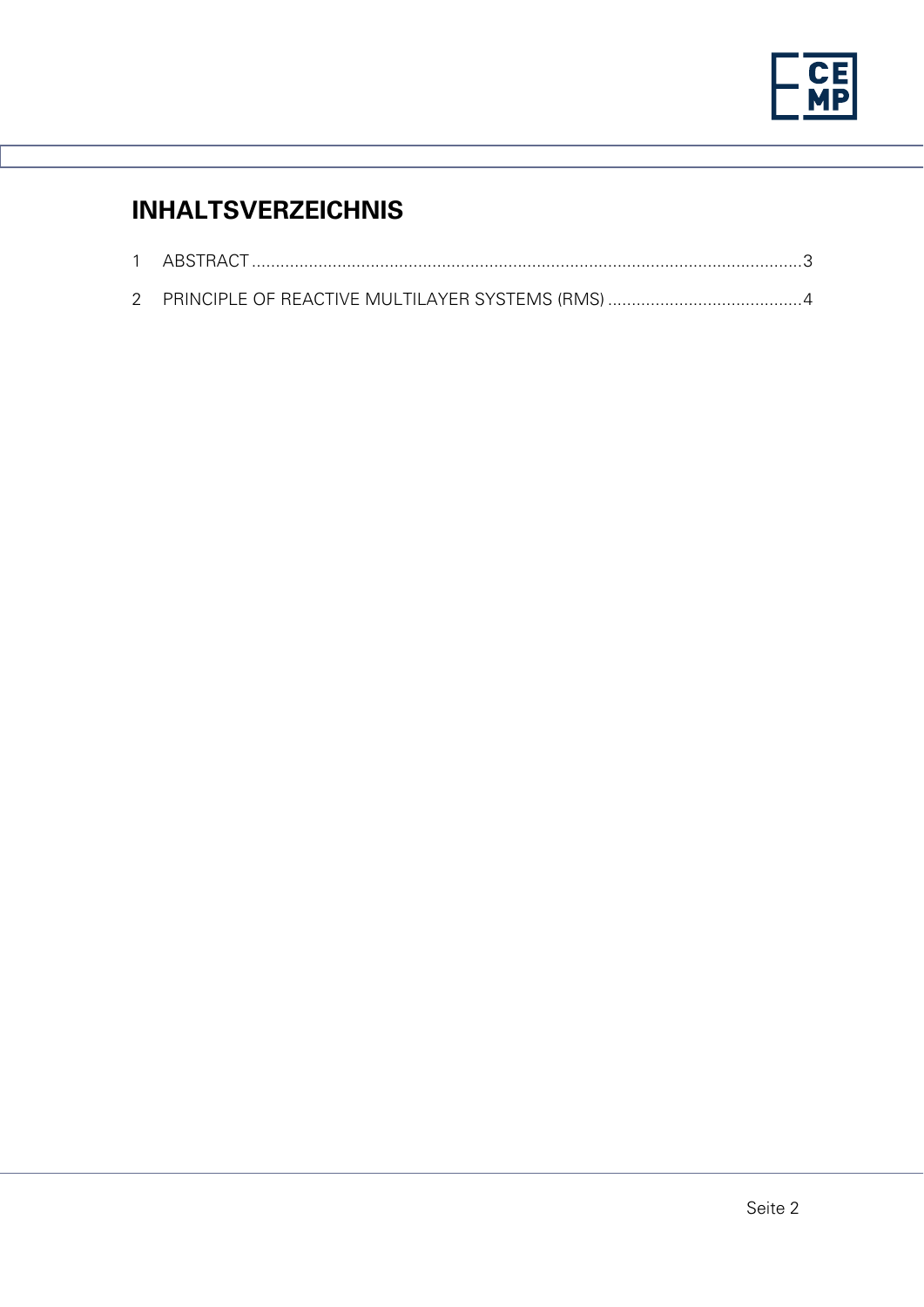## **1 ABSTRACT**

Established joining techniques like welding, soldering or brazing typically are characterized by a large amount of heat input into the components. Especially in the case of heat sensitive structures like MEMS this often results in stress induced deformation and degradation or even in damaging the parts. Therefore, there is an urgent need for a more reliable and reproducible method for joining, which is characterized by a well defined and small heat input for only a short time period. So-called reactive nanometer multilayers offer a promising approach to meet these needs.

Reactive nanometer multilayers consist of several hundreds or thousands of alternating nanoscale layers, which can exothermicly react with each other. Placing a reactive nanometer multilayer coated with a solder or brazing layer between two surfaces, it can be used as a controllable local heat source for joining. After activating the chemical reaction by an electrical spark, laser pulse or mechanical impact, a self-sustaining intermixing reaction starts, which propagates through the whole film resulting in a stable intermetallic compound, such as NiAl. The peak temperature of the reaction can be well above 1400 °C, but this temperature is only reached for milliseconds, so that the heat is localized to the solder layers. The components itself remain at room temperature during the entire process.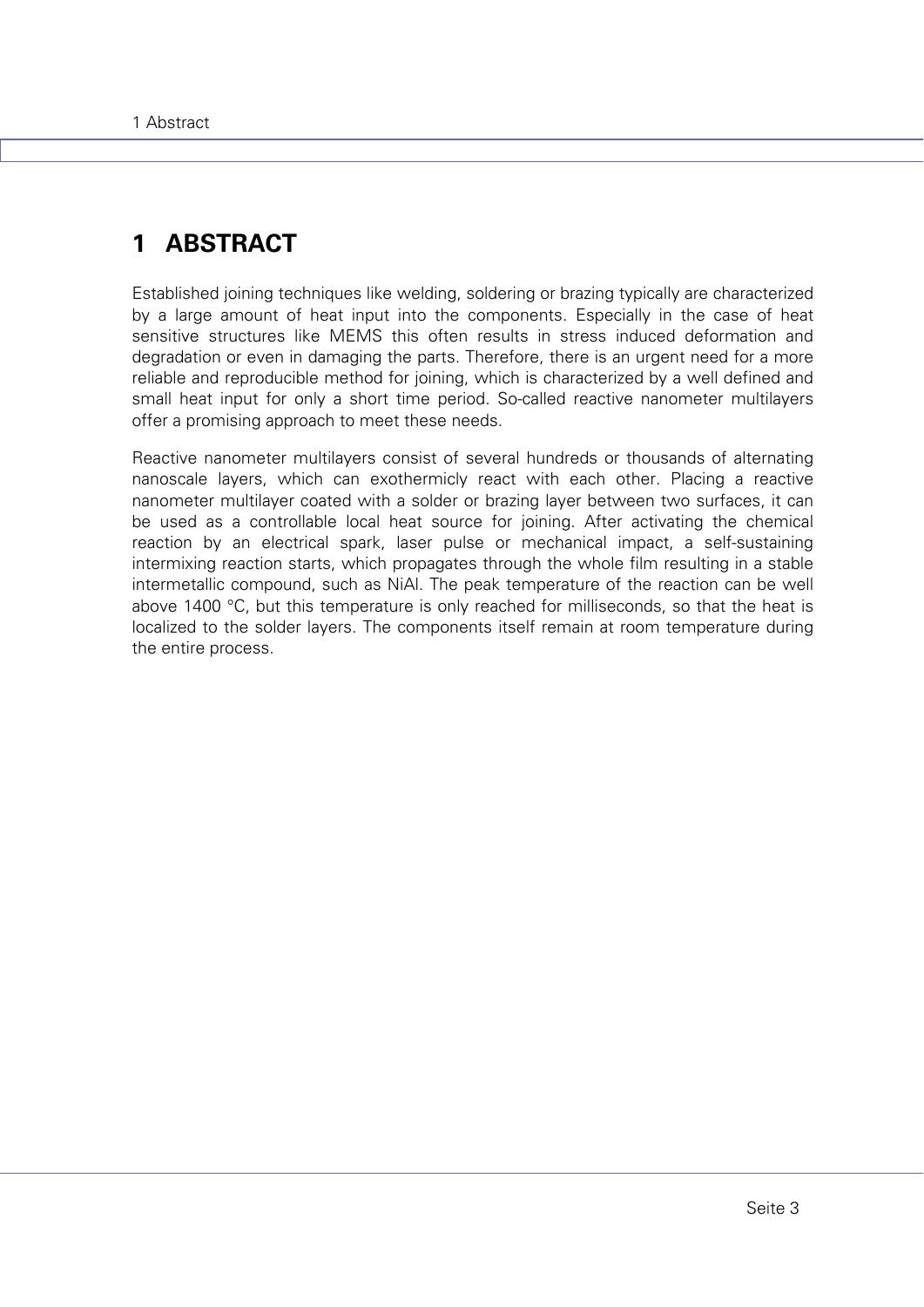### **2 PRINCIPLE OF REACTIVE MULTILAYER SYSTEMS (RMS)**

The application of volume heating for joining various materials has been state-of-the-art for many years. While volume heating still has its place for traditional joining techniques, lots of applications could benefit from the use of localized instead of volume heating. Conventional joining methods typically require high temperatures to create strong bonds. These high temperature levels are acceptable for applications using traditional metals which are able to withstand thermal stress induced by expanding during joining and cooling down after joining. Furthermore high levels of volume heating may degrade microstructures. With the development of highly engineered materials and structures, such as MEMS, it is no longer acceptable to use high amounts of heat for joining. Additionally, high amounts of heat to join dissimilar materials, like metals and ceramics create a problem as the materials have very different thermal expansion coefficients and thus they weaken the created bonds during cooling down. Using adhesives as alternative joining technique has the advantage of preventing the use of volume heating. This is a suitable solution for applications that do not require very tight bonds but high thermal and electrical conductivities [1]. Therefore, there is an urgent need for a more reliable and reproducible method for joining, which is characterized by a well defined and small heat input for only a short time period thus creating metallic bonds with high thermal and electrical conductivity. So-called reactive nanometer multilayer systems (RMS) offer a promising approach to meet these needs.

Already in the 1970ies Russian researches described the effect of self-propagating high temperature synthesis (SHS) while manufacturing high temperature stable TiC. They were able to demonstrate that, due to the ignition of a powder mixture in a reactor, a burning reaction propagates inside the reactor [2]. The nanoscale production of reactive systems in the form of periodic multilayers is known since the late 1980ies. Wickersham described the SHS by means of magnetron sputtered Zr/Si multilayers with individual layer thicknesses of only a few nanometers [3]. In the following years SHS have been reported also in other systems, like Ni/Al and Ni/Si [4-7]. A strong increase of publication activities, including the theoretical description of the phenomenon, can be recognized since the mid 1990ies [8-12]. All these publications describe the emergence and spread of a burning reaction front associating with a phase transformation. The application of nanometer multilayers for joining techniques is firstly mentioned in an U.S. Patent of the "University of California, Oakland, USA" from 1993 [13].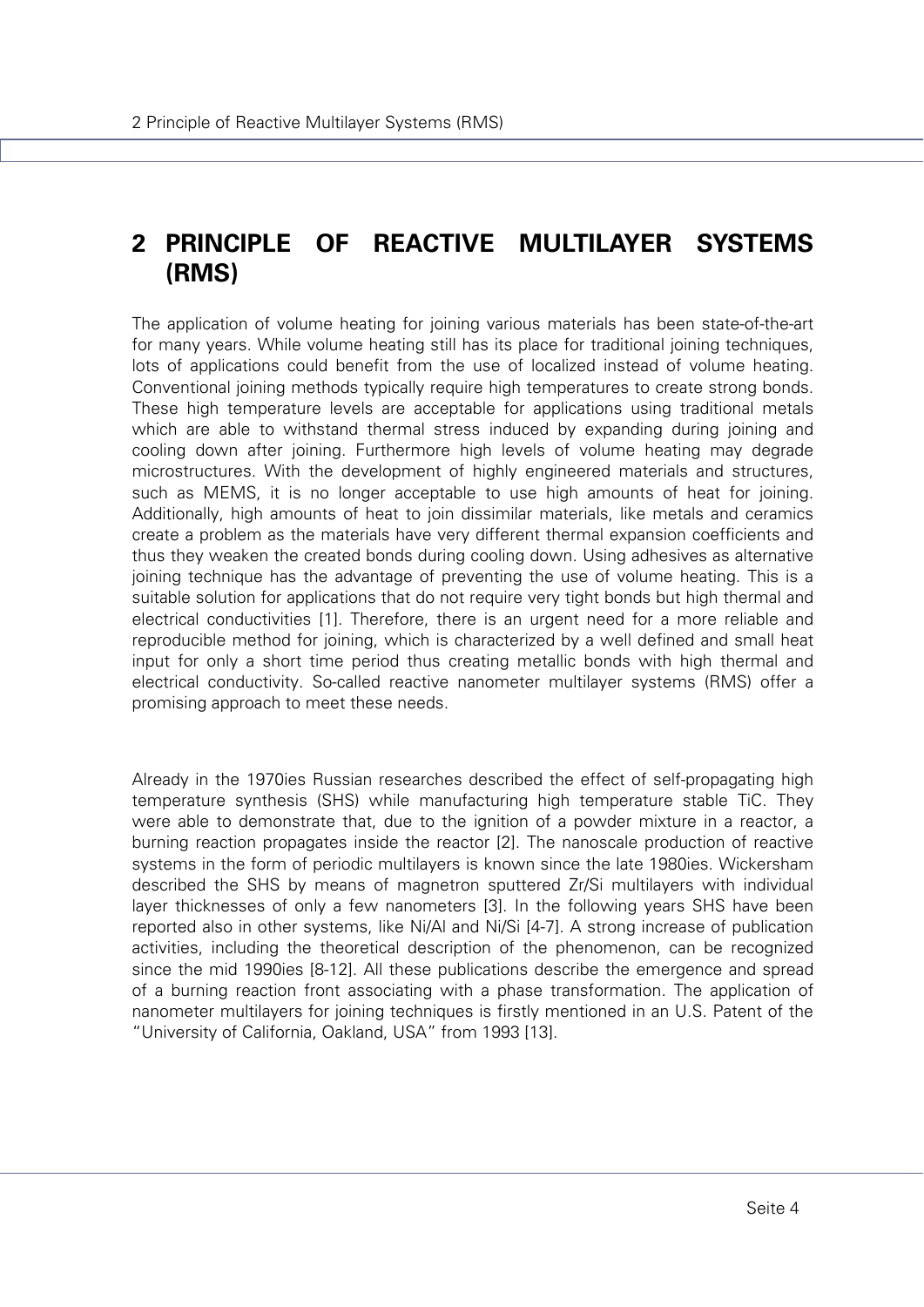For the production of reactive nanometer multilayer systems (RMS) with total thicknesses of up to 100 micron, consisting of hundreds or thousands of 10-100 nm thick single layers (Fig. 1), physical vapour deposition techniques, like magnetron sputter deposition (MSD) and ion beam sputter deposition (IBSD) have been used. The RMS can be coated directly on the corresponding components or can be produced as freestanding foils for a higher degree of flexibility in application.



**Figure 1: Principle and function of reactive nanometer multilayer systems (RMS)** 

In RMS there is a defined quantity of chemical energy stored, which can be used as a local heat source. After activating the chemical reaction by an electrical spark (Fig. 2), laser pulse or impact, an intermixing reaction of the reactive materials starts. If the quantity of the heat release by the intermixing reaction is sufficiently high, a selfsustaining reaction starts which propagates through the reactive nanometer multilayer, releasing locally a large amount of energy. The reaction results in a stable intermetallic compound, such as NiAl.



**Figure 2: Ignition of a reactive nanometer multilayer foil by an electrical spark**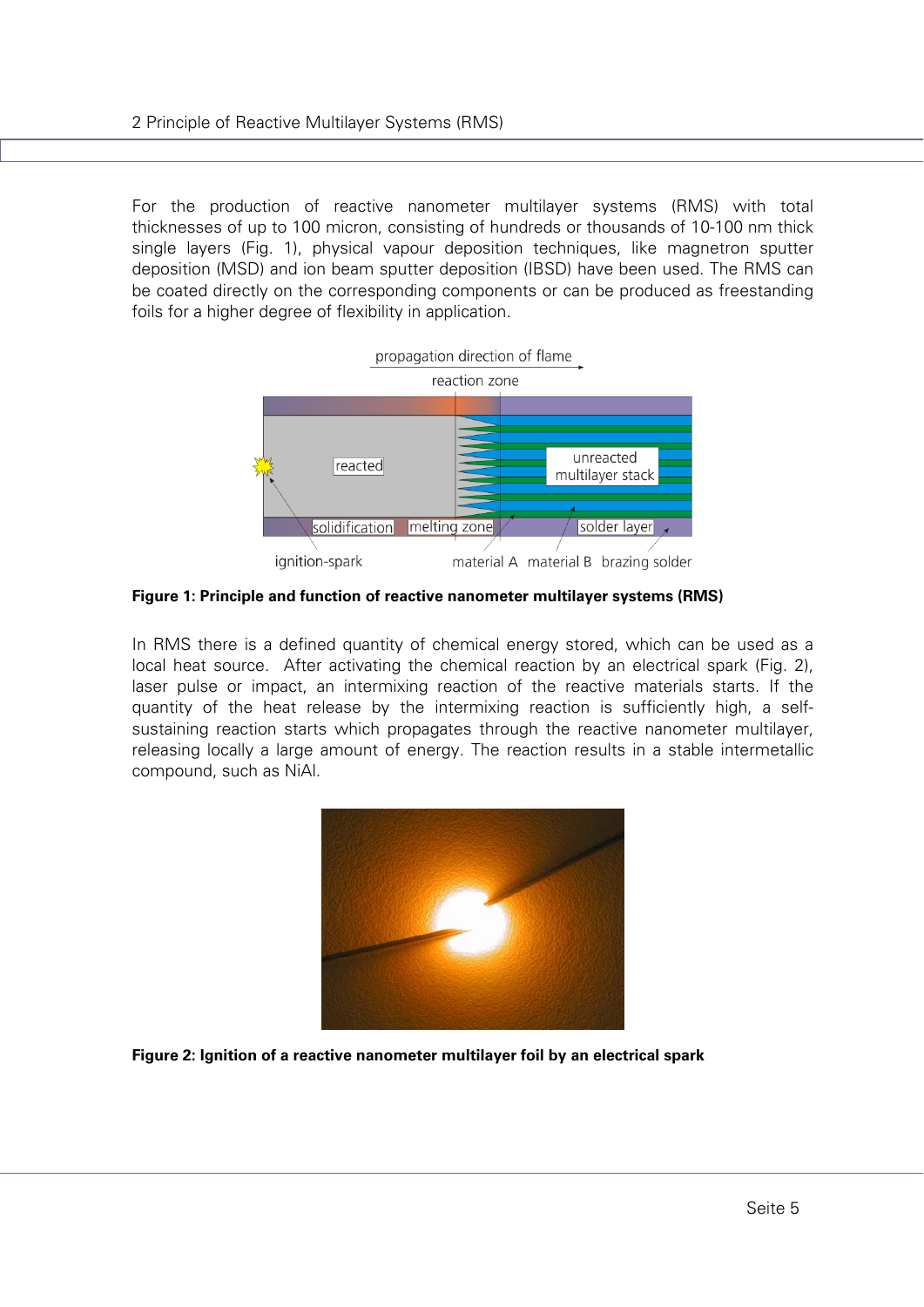The use of quickly reacting reactive nanometer multilayer films as local heat sources for soldering and brazing minimizes the heat and stress load of components to be joined, because volume heating provided by an open flame or a furnace is no longer necessary. Furthermore the amount of heat released by the layer structure can be precisely tuned.

The use of RMS opens new fields of applications, such as the joining of thermosensitive components, the joining of thermally and mechanically very different materials (e.g. ceramic-metallic compounds) or the joining with very high precision (e.g. x-ray mirrors).

By using RMS it is possible to create bondings with very high thermal and electrical conductivities, so that applications in power electronics are promising. Even exotic cases, like using RMS under water or in oxygenfree environments, hermetic sealing of sensor housings (MEMS) and the safe ignition of fuel or explosives are possible.

By designing the RMS, it is possible to influence the propagation velocity of the reaction, the released amounts of heat and the peak temperature. Thus it is possible to optimize the RMS for a specific application. Local temperatures of up to 1400 °C and propagation speeds in the range of 3-10 m/s can be achieved. Besides the further development of known material combinations such as Ni/Al and Ti/Al, alternative systems are currently investigated to open new application fields.



#### **Figure 3: Principle of reactive joining using a freestanding RMS foil which is already applied with a solder layer**

When RMS are used for the joining of components, this can be done in two different ways. First, using unsoldered RMS systems and separate solders, such as solder foils or presoldered joining partners. On the other hand RMS, which are already applied with a solder or brazing metal can also be used. However, in the first step the RMS is placed between the components to be joined. In the second step a pressure is applied to the components which may range from 0.1 MPa to 50 MPa (Fig. 3). This is needed to assist the wetting of the solder on the components during the very short process times. Now, the RMS can be ignited. A selfsustaining intermixing reaction starts, which travels through the reactive film, releasing the heat in process times far below 1 s. Within this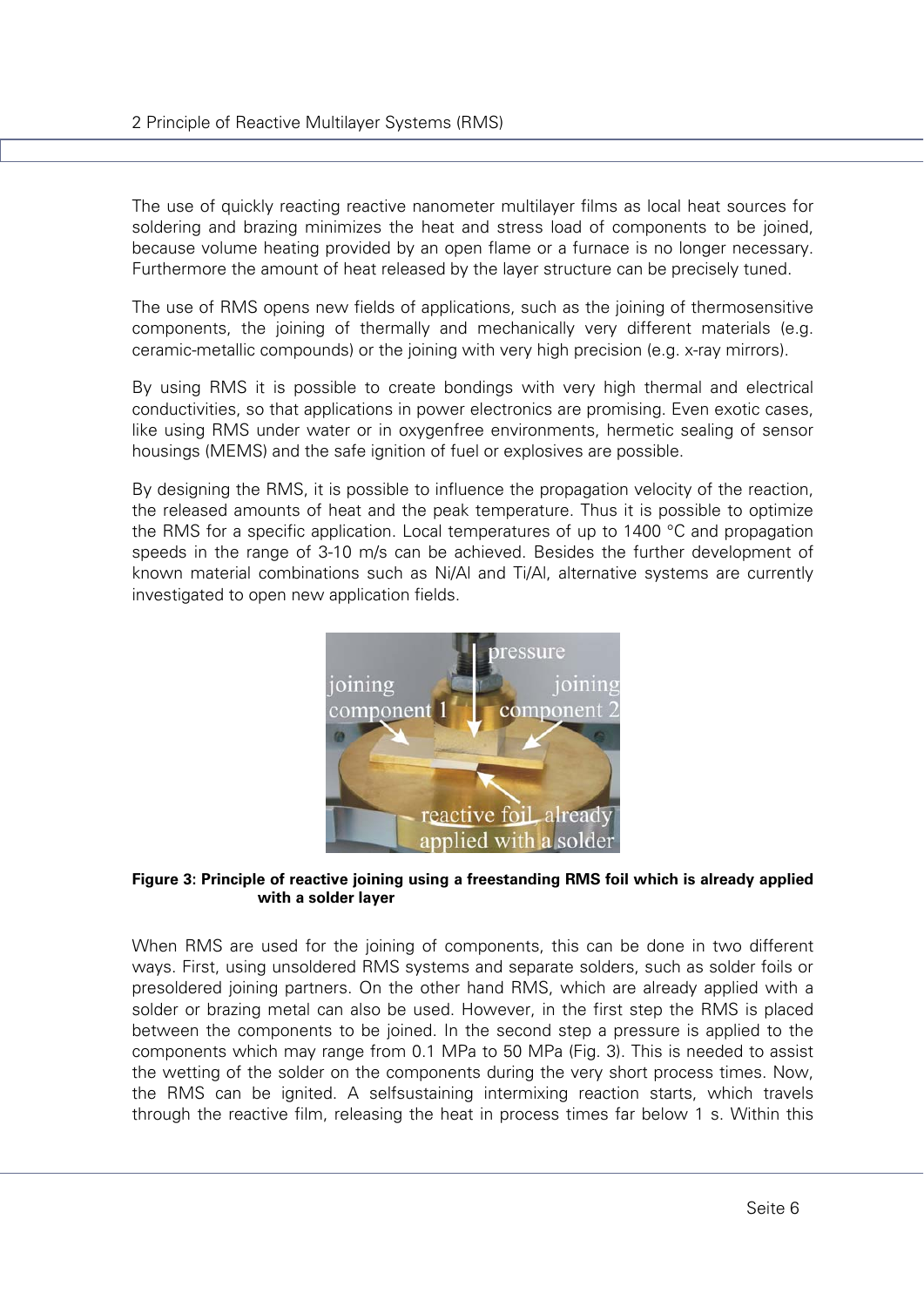time, the solder melts, wets the surfaces of the joining components and solidifies, resulting in a strong bond with very high thermal und electrical conductivities.

First joining experiments showed shear strengths of up to 50 MPa and electrical contact resistances less than 0,1 mOhm. Various material combinations have been joined successfully, including brass-brass, aluminum-copper, titan-titan, titan-aluminum, siliconsilicon, silicon-ceramics and brass-diamond. However, the application of RMS for joining is obviously not limited to these material combinations [14].

### **3 REFERENCES**

- [1] A. Duckham: Applying localized heat for brazing and soldering, Reactive NanoTechnologies, Inc. (RNT), Hunt Valley, 2006
- [2] Merzhanov, A.G, "Titanium Carbid produced by Self-propagating high temperature synthesis", Branch Institute of Chemical Physics, Academy of Sciences of the USSR, USSR, 1978
- [3] C. E. Wickersham, J. E. Poole, "Explosive crystallization in zirconium/silicon multilayers", J. Vac. Sci. Technol. A6 (1988) 1699
- [4] L. A. Clevenger, C. V. Thompson, R. C. Cammarata, "Reaction kinetics of nickel/silicon multilayer films", Appl. Phys. Lett. 52 (1988) 795
- [5] L. A. Clevenger, C. V. Thompson, K. N. Tu, "Explosive silicidation in nickel/amorphous-silicon multilayer thin films", J. Appl. Phys. 67 (1990) 2894
- [6] E. Ma, C. V. Thompson, L. A. Clevenger, K. N. Tu, "Self-propagating explosive reactions in Al/Ni multilayer thin films", Appl. Phys. Lett. 57 (1990) 1262
- [7] U. Anselmi-Tamburini, Z. A. Munir, "The propagation of a solid-state combustion wave in Ni-Al foils", J. Appl. Phys. 66 (1989) 5039
- [8] A. B. Mann, A. J. Gavens, M. E. Reiss, D. Van Heerden, G. Bao, T. P. Weihs, "Modeling and characterizing the propagation velocity of exothermic reactions in multilayer foils", J. Appl. Phys.82 (1997) 1178
- [9] S. Jayaraman, O. M. Knio, A. B. Mann, and T. P. Weihs, "Numerical predictions of oscillatory combustion in reactive multilayers", J. Appl. Phys.86 (1999) 800
- [10] E. Besnoin, S. Cerutti, and O. M. Knio, "Effect of reactant and product melting on self-propagating reactions in multilayer foils", J. Appl. Phys. 92 (2002) 5474